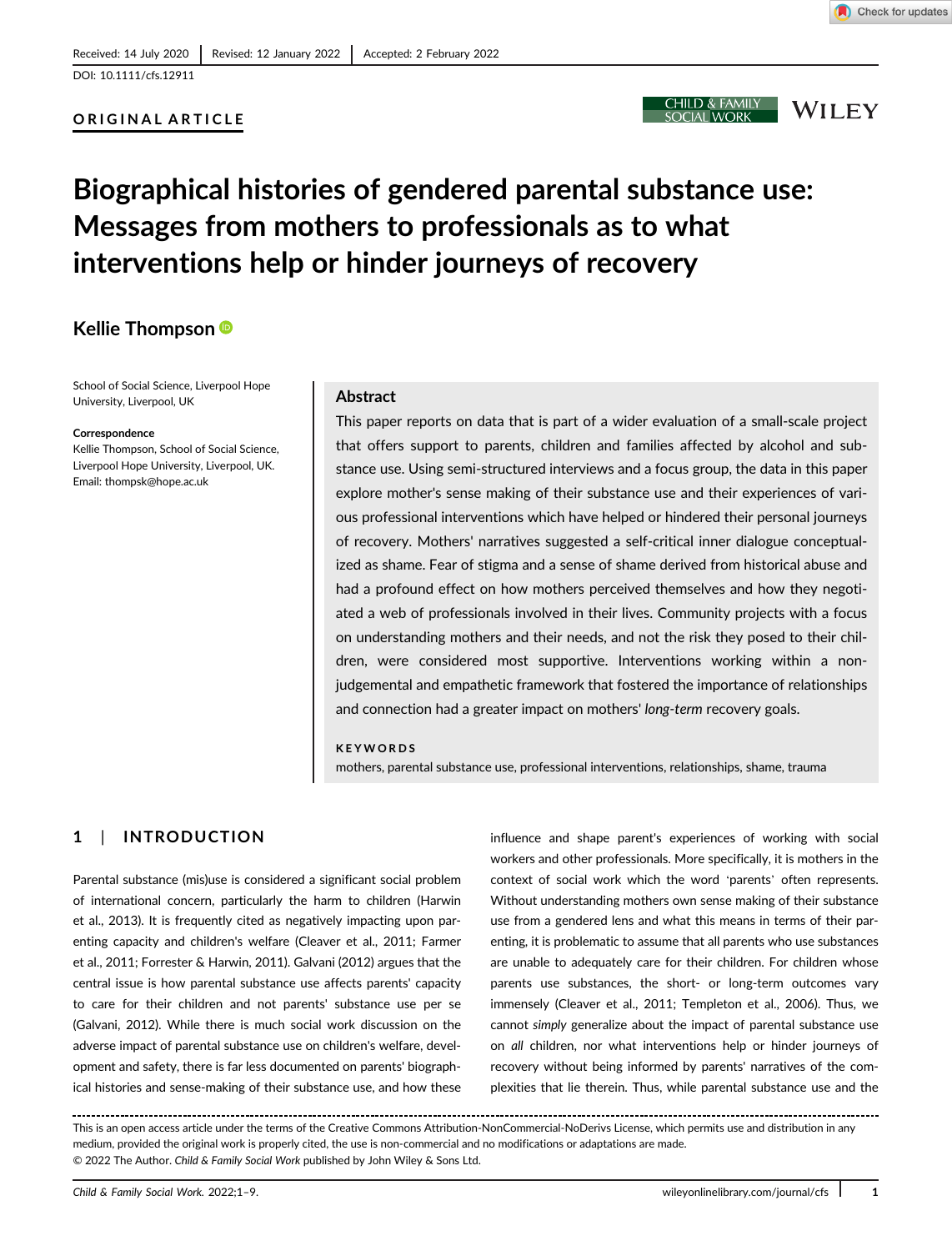2 WILEY CHILD & FAMILY

impact on children is well documented, it is mothers sense making of their substance use and their experiences of various interventions which is the focus of this paper.

#### 1.1 | Framing parental substance use

Data by Public Health England (2017–2018) suggest that 25,593 parents, with a total of 46,109 children under the age of 18, were accessing treatment for their substance use, but 81% of parents who use substances stated that their children were not receiving support from early help services or had children's social care involvement. Eight percent of parents living with children who were accessing treatment for their substance use had a child protection plan in place; only 3% had children looked after by the local authority, only 3% whose children were considered child in need (CIN), and a further 3% whose children were subject to early help interventions (Public Health England, 2018, p. 33). These figures suggest that parental substance use does not necessarily lead to concerns regarding children's welfare or parents' capacity to care for their children. However, it is worthy to note that these figures represent only those parents who are accessing treatment. Fear of stigma and access to services significantly affects Black Asian and Minority Ethnicities (BAME) who are likely to be an underrepresented population in targeted substance use services (Hurcombe et al., 2010). The social stigma surrounding substance use often means that parents largely seek professional help as a last resort irrespective of whether the need for help is identified by parents much earlier (Broadhurst, 2007). Stigma is the main psychosocial issue differentiating substance use between men and women (Covington, 2002), which suggests that the social construction of gender explains why women may experience stigma more acutely than men. Holland et al. (2014) highlight stigmatized identities in relation to parenting and substance use. As such, the stigma and the threat of severe consequences often lead women and their families to minimize the impact of substance use (Covington, 2002). For these reasons, it is likely that there are more parents (mothers) using substances than is currently known (Adamson & Templeton, 2012; Adfam, 2013). Therefore, the numbers of children living with parents who use substances may be considerably underestimated, which is neither helpful in safeguarding children, nor in parents including BAME parents voluntarily accessing support for their substance use.

In a social work context with children and families, Forrester and Harwin (2006) noted in their work that 34% of cases involved concerns regarding parental substance use. While parental substance use is a significant issue for childcare social workers, it remains an under researched aspect of practice (for important examples of British research see Forrester & Harwin, 2006; Forrester, Holland, et al., 2012; Holland et al., 2014). There are limited studies that seek to understand parents own lived realities and reasons for their substance use, why and when parents seek support for their substance use, whether accessing support is voluntary or not, and what helps or hinders parents accessing services to support their recovery, particularly when children have been removed from parent's care. Forrester and Harwin's (2006) study suggest that cases open to social services because of parental substance use rarely had any other specialist agencies involved, although an evaluation by Forrester, Holland, et al. (2012) noted in their evaluation of the Option 2 Intensive Family Preservation Service that the families were open to a number of agencies, including children's services which meant a reduction in parental substance use.

#### 1.2 | A journey of recovery

Reaching a point of recovery is neither straightforward nor fast. (Re) lapse is to be expected (Harbin et al., 2000), wider family and potential support is affected (Templeton et al., 2016) and positive change for sustaining recovery is difficult (Barnard & McKeganey, 2004; Duffy & Baldwin, 2013; Farmer et al., 2011; Harwin et al., 2013; Harwin & Ryan, 2008). Reasons for parents being unable to reach a point of recovery is often connected to individual motivation, or key practical matters such as having the opportunity to attend treatment centres of other professional services because of caring or childcare responsibilities (Mendoza et al., 2010). The ability of parents to sustain recovery will of course be affected by many interacting factors including the type and number of difficulties they are trying to overcome (e.g., poverty, homelessness, mental distress, and domestic abuse) together with the quality of family and social support available to them. Laudett et al. (2006) note that higher levels of social and therapeutic support specific to recovery may lead to more successful recovery efforts for both men and women. However, research suggests that denial, shame, and guilt, frequently prevent women from accessing therapeutic support (Mendoza et al., 2010). The potential of losing their children can be particularly shame inducing for mothers (Walker, 2011). Even without the addition of substance use, mothers are generally the subject of scrutiny and judgement based on their capacity to adequately care for their children. From a child welfare perspective, Gibson (2015) suggests that professionals require a greater understanding of shame and the significance it holds in whether parents are able (or not) to make the desired changes that social workers impose on them.

Mitchell and Burgess (2009) found that family-focused services have positive benefits that improve outcomes for families, particularly those which foster therapeutic alliances between professionals and service users. Therapeutic relationships in this context mean professional encounters that do not exacerbate parents' feelings of fear, judgement and shame. While I have alluded to the possible negative impact of parental substance use on children, in this paper, the focus is parents' sense making of their challenges with substances, their experiences of professional interventions, and what has helped or hindered their recovery. Raistrick et al. (2006) suggest that positive therapeutic relationships between professionals and service users increases the likelihood of positive outcomes, which may be a significant factor in parents' success of recovery. Forrester, Holland, et al. (2012) found that long-term support with professionals that were caring and committed were significant for parents in reducing their substance use.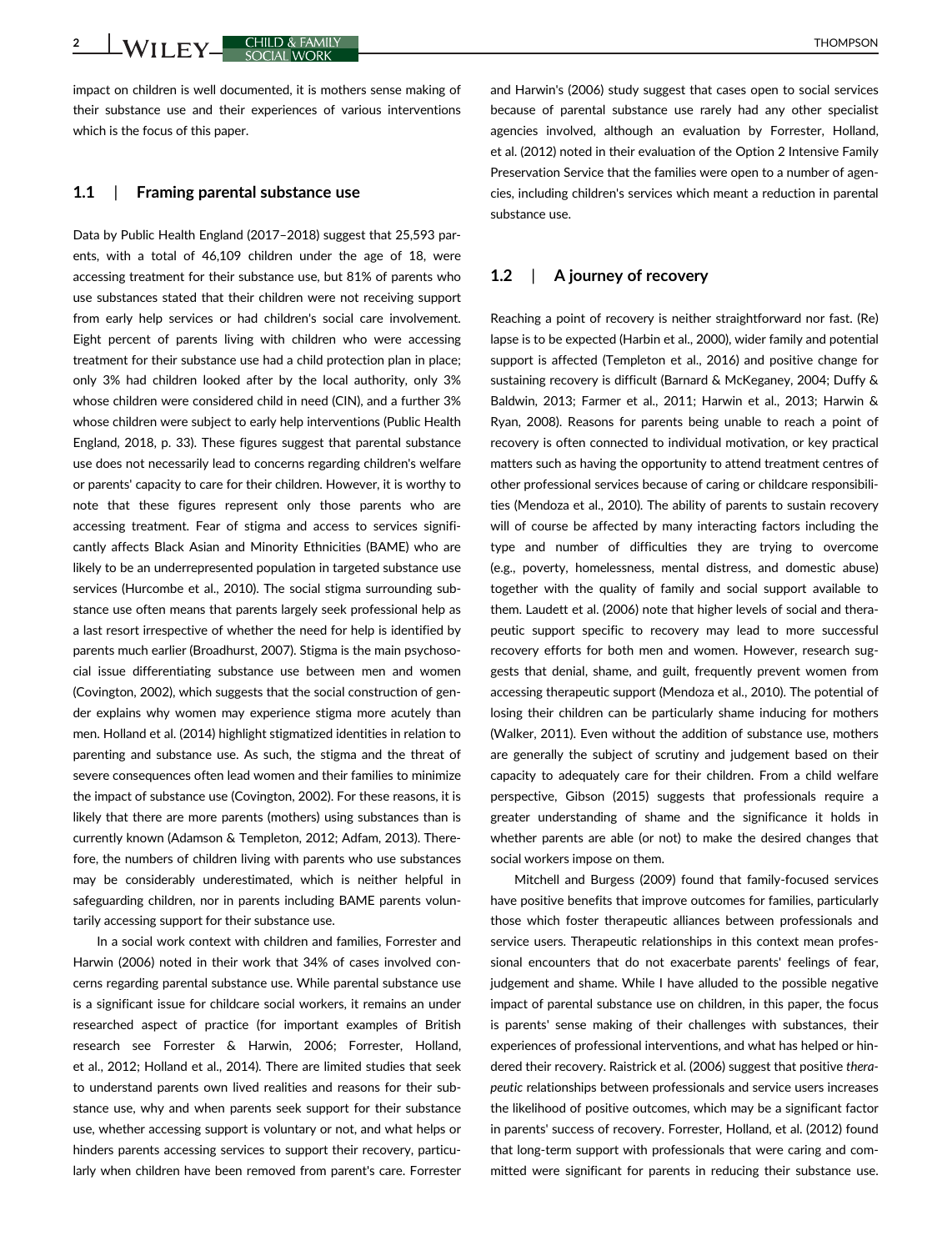$T$ HOMPSON  $\begin{array}{c|c|c|c|c} \hline \text{CHILD & \text{FAMILY} & \text{WII EY} \end{array}$   $\begin{array}{c|c|c|c} \hline \text{CHILD & \text{FAMILY} & \text{WII EY} \end{array}$ 

These findings suggest that there are factors that help but also some which hinder parents addressing their substance use which the findings from mothers narratives in this paper builds on.

## 2 | METHODOLOGY

The data for this paper form part of a wider qualitative mixed method, evaluation of a project in the North West of England that offers support to families affected by parental alcohol and substance use.

### 2.1 | Background (the evaluation)

At the time of the evaluation (April 2018–April 2019) the project had 44 open cases with one full-time team leader, a full-time family worker, a male volunteer and two social work students on placement working with parents, children and grandparents/carers accessing the project. Mapped against the ethos of the project in taking a 'whole family' approach, the aim of the wider evaluation was to gain direct service user perspectives from all family members regarding the interventions they were receiving from the project and whether the service provided by the project had a positive impact on their lives. Data for the evaluation were drawn from children and young people, substance using parents and grandparents/carers who were accessing the project prior to and during the evaluation period. Measures taken for evaluating the project included documentary analysis of organizational documents (e.g., referrals and Star Outcome data); direct observations of parents, children and grandparent/carers group sessions in terms of content, activities and facilities; separate focus groups with parents, children, grandparents/carers; one-to-one interviews with parents ( $n = 8$ ) and project workers ( $n = 2$ ); family day evaluation data from parents and grandparents/carers ( $n = 6$ ), and a children's arts based evaluation suited to younger children ( $n = 14$ ) to depict wishes and feelings around their experiences of the project. The design and methods used for the evaluation were mapped against the aims and objectives of the project, which were to reduce parental substance use; (2) improve children's self-confidence and emotional well-being, (3) reduce grandparents/carers stress through group support and (4) enable all family members to gain social/peer support networks. While data for the evaluation were collected from children and grandparents/carers, it is only focus group and individual interview data from consenting mothers attending the project that are the focus of this paper.

#### 2.2 | Data collection and analysis (mothers)

As an exploratory study, eight mothers agreed to take part in one-toone interviews following a focus group and were all over the age of 18. The sample size that forms the data for this paper is in part representative of the small number of mothers engaging or accessing the project for support during the time of data collection, but not the number of cases open to the project. A limitation of this study is not having the views of those parents that were not accessing the project at the time of the evaluation. At the time of participation, all mothers were accessing targeted interventions and/or support services, for their substance use either voluntarily (e.g., because they identified they had an issue) or because they had been directed to (e.g., by the court or social services). All mothers described a pattern of professional involvement that started with one agency, but which often meant the development of a complex web of involvement with other agencies. All mothers had more than one agency involved in their lives because of substance use and its perceived impact on their children. All mothers met the criteria for accessing the project, and all of those who agreed to participate in this study reported that they had ceased to use substances. For nearly all of the mothers, all or some of their children no longer resided with them and had been removed by children's services on a kinship care arrangement on grounds of their substance use. This meant that many of the children were looked after by family members. Carers (mainly grandparents) and children of many of the mothers who participated in the focus group and interviews were also receiving support from the project under evaluation, although as noted earlier, is beyond the scope of this paper.

Mothers attending the project were first asked what had brought them to the project in the first instance. This invited mothers to 'tell their story' in a collective setting to foster feeling safe and supported amongst peers with shared lived experience. Narratives are the principal way that humans give meaning to experiences (Murray, 2008), therefore it was important to consider both what was talked about by mothers in the sample, and how they told their stories. Mothers who had taken part in the focus group were invited to take part in individual interviews ( $n = 8$ ), which enabled them to explore the meaning they gave to their experiences of substance use, their encounters with professionals both within and outside of the project under evaluation, how they experienced the targeted project that was under evaluation and what these experiences meant in terms of what had been a help or hindrance in their very personal journeys of recovery.

Verbatim transcripts were produced and analysed using thematic analysis techniques (see Braun & Clarke, 2006). Themes were generated from participants data and then mapped against the agreed aims between the funding body and service provider to establish if these outcomes were being met. The sense and meaning mothers applied to their experiences were analysed using thematic analysis which meant codes and later overarching themes were generated. This method of analysis was chosen for its applied and practical utility that the project a could work with and disseminate upon completion of the evaluation. Ethical approval for this study was obtained and granted from the Central Ethical Committees at the university where the researcher is affiliated. All participants were fully informed, gave their permission for sessions to be observed, to take part in the evaluation, and for anonymized data extracts to be used for the purpose of this paper. In acknowledging issues of power, participants were reassured that choosing not to take part or choosing to withdrawing consent for the use of their data would not have a detrimental impact on the type and quality of the service or the relationship with project workers prior to the evaluation.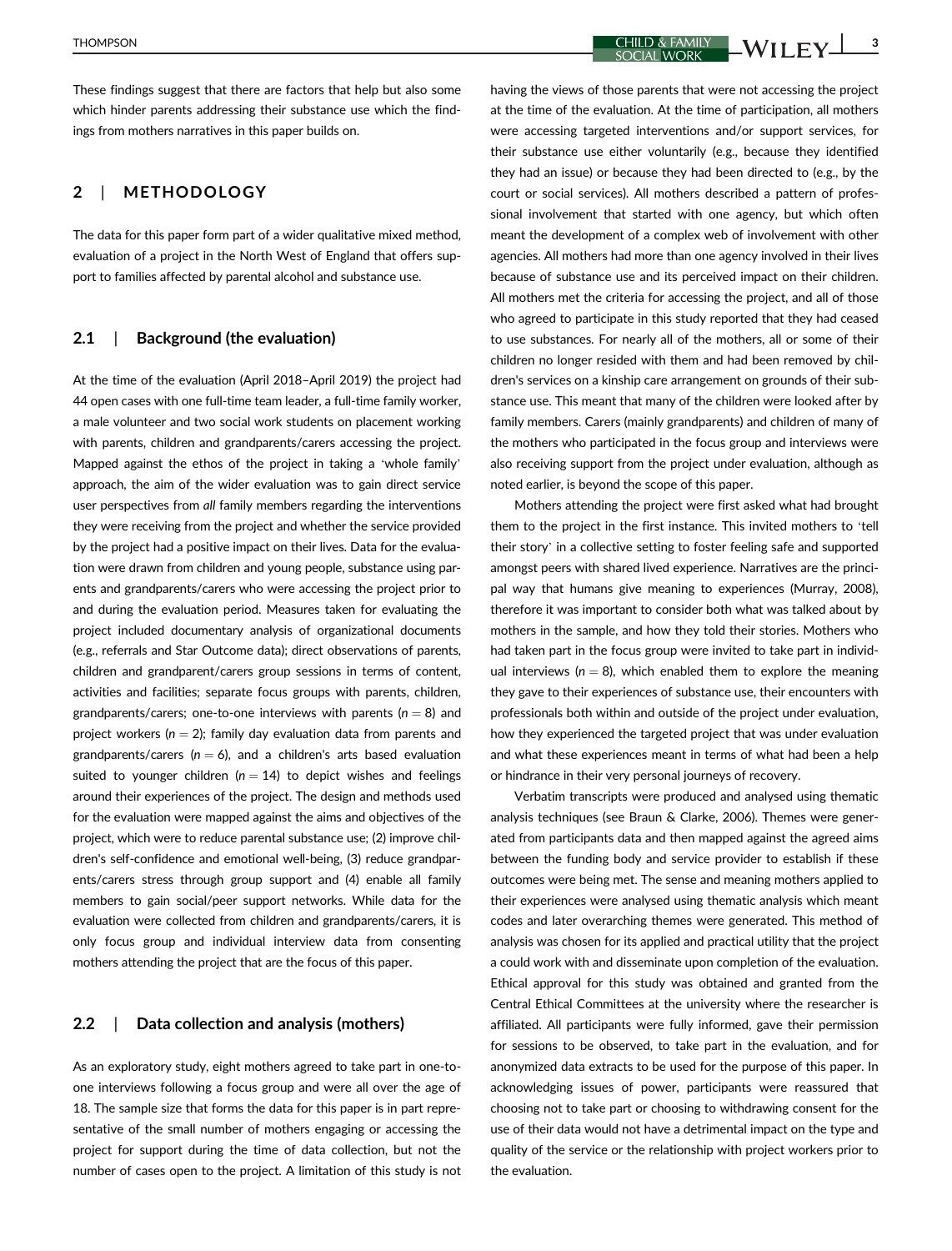# 3 | FINDINGS

The eight mothers that participated in the focus group and individual interviews were at various points of recovery. The concept of 'recovery' is used here as 'A process of change through which individuals improve their health and wellness, live a self-directed life and shine to reach their full potential' (Brown & Victor et al., 2017, p. 1327). In attempting to avoid the use of derogatory language, I have chosen to use the term 'substance use' throughout this paper rather than 'substance misuse' as the latter suggests a 'loaded term' (Allan, 2014, p. 8) with moral undertones.

All of the mothers' accounts suggested that the origins of their substance use were a means of coping with distressing life events or past trauma. This type of 'self-medicating' is seen as a way of reducing pain, or as what Hammersley and Dalgarno (2013) describe as 'Escape coping' (Allan, 2014, p. 44). The mothers reported difficulties in 'coping with life' and had previously 'self- medicated' to cope with a range of issues including mental health issues; trauma from childhood, including child sexual abuse; and abusive or negative relationships both in childhood and adulthood, such as domestic abuse.

## 3.1 | Shame, trauma and secrecy: Feeling inferior and disconnected

Previous research suggests a link between shame and substance use (Potter-Efron, 1987; Weichelt, 2007) and linked to supporting or hindering recovery (Luoma et al., 2012). The mothers in this study also evidenced these links, in addition to depression, anxiety, sexual abuse in childhood and domestic violence and abuse. Mothers made implicit and explicit references to feelings of shame and guilt when disclosing these sources of trauma and the nature of their substance use. Tracy and Robins (2007, cited in Gibson, 2015) helpfully demarcate shame as a stable negative attribution of the self as unworthy or bad (I am bad), while guilt is also negatively experienced as being behaviour specific (I did a bad thing). Walker (2011) suggests that individuals can feel alone, exposed, frightened and excluded from human connectedness. This is echoed by mothers who spoke of developing strategies to cope with their feelings around their substance use, such as the deliberate act of isolation as a means of protecting themselves from further pain, fear, and exposure. As one mother explained:

> I isolated myself because I did not want anyone knowing my business. I was scared to tell people what was going on and how I felt. I suppose I shut myself off from everyone … and my feelings and what was going on. I did not want people to know. I do not know … just fear.

Talking in the broader context of her growing dependency to cocaine, this mother consciously placed herself out of view to avoid anyone being privy to her cocaine use. Another mother also reflected on her isolation as a form of protection:

When I was at the height of my addiction, and because I suffer from depression and anxiety as well I would isolate myself in my bedroom. I would not want to talk to anyone and I would not want to interact with anyone. I was ok if I kept those curtains closed and the door shut – no one could get in.

Making a link between her mental health and addiction, this mother used metaphors synonymous with 'home' and 'privacy' to explore how she protected herself from the outside world. Her home was positioned as a place of safety where there was less risk of her vulnerabilities being exposed. All mothers spoke of not seeking help due to fear of exposure, reprisal, or fear of the consequences. In not wanting to face the consequences of her alcohol use and feelings of guilt and shame, one mother shared the following:

> … the actions that I [did] while I was drinking, I hated myself for. So I did not want to face the consequences of when I drank, so I would have another drink. It's the shame and guilt cycle. You wake up in the morning with guilt and shame and so then you have another drink.

Here, the mother describes a self-loathing, and the perpetual nature of shame and guilt linked to her alcohol use. Her account provides a sense of a 'shame of shame' cycle that dominated her life during her alcohol dependency. There is a duality of shame and guilt in that her alcohol use is a cause of difficult feelings, and also a strategy for coping with the shame caused by her alcohol use. In a further example of how the cycle of shame and guilt works, another mother stated:

> I could make myself believe anything was true, and so that's how you live with it … the guilt and the shame because you make yourself believe, but then you wake up sober and go 'Oh no' and that's where the next drink comes in to deal with that shame and guilt. It is the shame and guilt you cannot live with, and then with the next drink it slowly becomes easier … through drinking you justify the things you do … everything erm [pause] you justify it. So until you are off that cycle it is just a painful wheel and there is no escape from it.

An association is made here between shame and guilt and this mothers alcohol use—it is a cycle that helps to numb feelings. She suggests that being 'sober' presents a problem for her in dealing with the painful realities of her alcohol use. It is a trap that she felt unable to escape from. However, over time, she provided a rationale for her drinking; she was able to 'justify' her alcohol use by attributing it to other people's actions. This direct othering of self and the displacement of shame and guilt on to others enabled this mother to rationalize her alcohol use.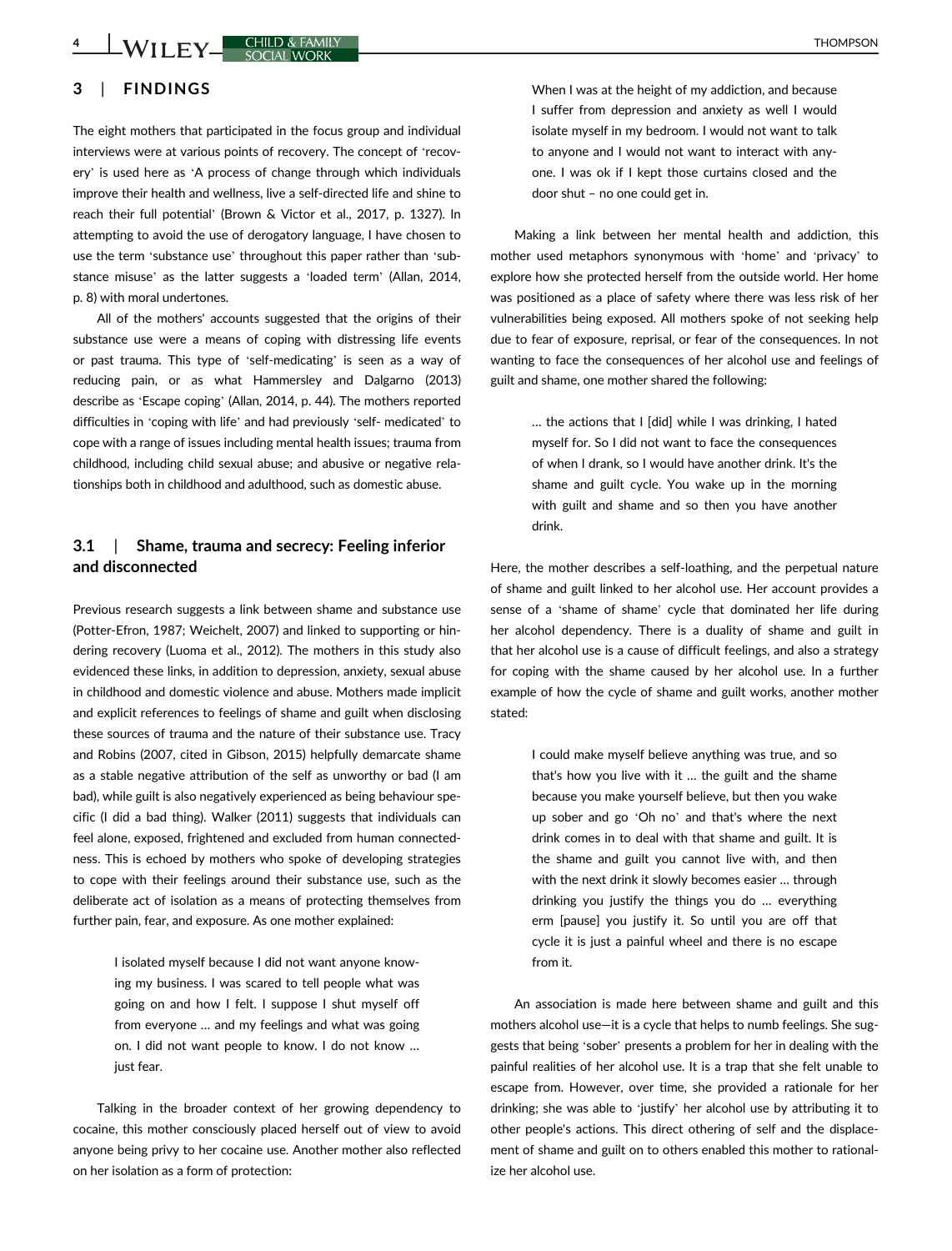## 3.2 | Experiencing loss: Reaching crisis point and accepting help

Catalyst events that prompted professional involvement in parents' lives occurred because of their substance use, leading in many instances to the removal of their children by children's services. For example, one mother described her own crisis point as occurring when she realized that her child was going to be removed from her care:

> It came to a head a couple of years ago. I become alcohol dependent and had not realised, and had a seizure while I was holding the baby ... and my little girl she is only two. So she was removed from my care from social services. I was still fighting the world … So when I had the seizure with the baby I stopped drinking for seven whole weeks, but it was pure white knuckling without any help you know. At that point I still did not accept I was an alcoholic. My point was 'well I am not drinking so just give me my baby back'. When I found out she [the baby] wasn't coming back into my care when I thought she should be that's when I hit the catalyst and I did … well I thought 'well if they are not going to give my baby back then I am going out to have a drink anyway' and well that one drink I was supposed to have turned into a week-long of drinking, that led me to being sectioned.

Alcohol dependency was not something this mother realized until she experienced two traumatic events starting with the removal of her daughter by children's services. It was only through reaching a point of crisis (i.e., being sectioned by mental health services) that she began to accept her alcohol dependency—it is at this point of acceptance that her fight response dissipated and she was able to open herself up to receiving professional support. As the extract below demonstrates, loss and grief were also a catalyst for another mother in seeking help:

> I was made homeless. That was a big thing for me. I was there for 28 days before I got a place of my own …. That was my rock bottom. Lost my kids. Lost my relationship with my mum. Lost my home … So it got worse and because the girls were with mum they would not pay rent anymore so I was made homeless because of that. It should have been the worst thing but it was the best thing 'cos if that had not of happened I would have stayed in the same vicious cycle.

This mother's account highlights that reaching the lowest point in her life, specifically the loss of her children, finally made her seek help. While all of the mothers feared accepting professional support following defining crisis points, the exposure of their substance use became an opportunity to focus on their substance use

THOMPSON CHILD & FAMILY **WILD AND SEXUAL SEXUAL SEXUAL SEXUAL SEXUAL SEXUAL SEXUAL SEXUAL SEXUAL SEXUAL SEXUAL SEXUAL SEXUAL SEXUAL SEXUAL SEXUAL SEXUAL SEXUAL SEXUAL SEXUAL SEXUAL SEXUAL SEXUAL SEXUAL SEXUAL SEXUAL SEXUAL** 

rather than maintaining it as a 'secret'—a positive step forward towards recovery.

## 3.3 | Mothers' experiences of professionals being involved in their lives

Mother's accounts suggested that their experiences of services and different professionals in addressing their substance use varied considerably. Mothers experienced this profoundly, particularly in relation to the exacerbation of feelings of shame. Professionals affiliated to specialized services for substance use were experienced more positively by mothers, as the focus was on them and not the harm that their substance use posed to their children. These types of services allowed mothers to explore their substance use within a nonjudgemental and empathetic framework. However, children's services, with a focus on risk to children, meant a very different experience for mothers in which shame was heightened by 'a sanctions and rewards' model—focusing on a 'deficit' model of their parenting through the 'choices' they made (i.e., substance use) and the impact of this on their children. For mothers with children's services involvement, social workers were experienced as judgemental and lacking empathy. Based on their experiences, and a fear of social workers removing their children from their care, mothers were reluctant to request support from social services and worked with them only if they had to. Mothers suggested a clear shift in how they experienced involvement with social workers which accompanied their acceptance of their substance use and being ready to accept help. Their relationships also changed at the point in which they understood that social workers held the power to make life-changing decisions about their children. One mother spoke of how it felt to have agencies involved in her life:

> Initially it was very intrusive where I was constantly having to air my washing about everything. Now because I am so open its not so intrusive, because I am an open book today. But I do know I can go to people if I need help today.

This extract denotes a shift from not feeling unsupported in the past to feeling supported in the present. This mother describes how talking about personal things to different professionals was both intrusive and painful. There is a recognition that professional help is available if she wishes to access it, although in accessing support, this mother is able to identify the 'right' people to meet her needs. This mother's response suggests that there are a number of professionals involved in her life who are supporting her recovery. In terms of the latter, the same mother suggested that her perception of professional relationships was fundamental in whether she accessed support and what kind of support it was:

> I do have a more personal relationship with [a project worker] than the social worker, so would feel more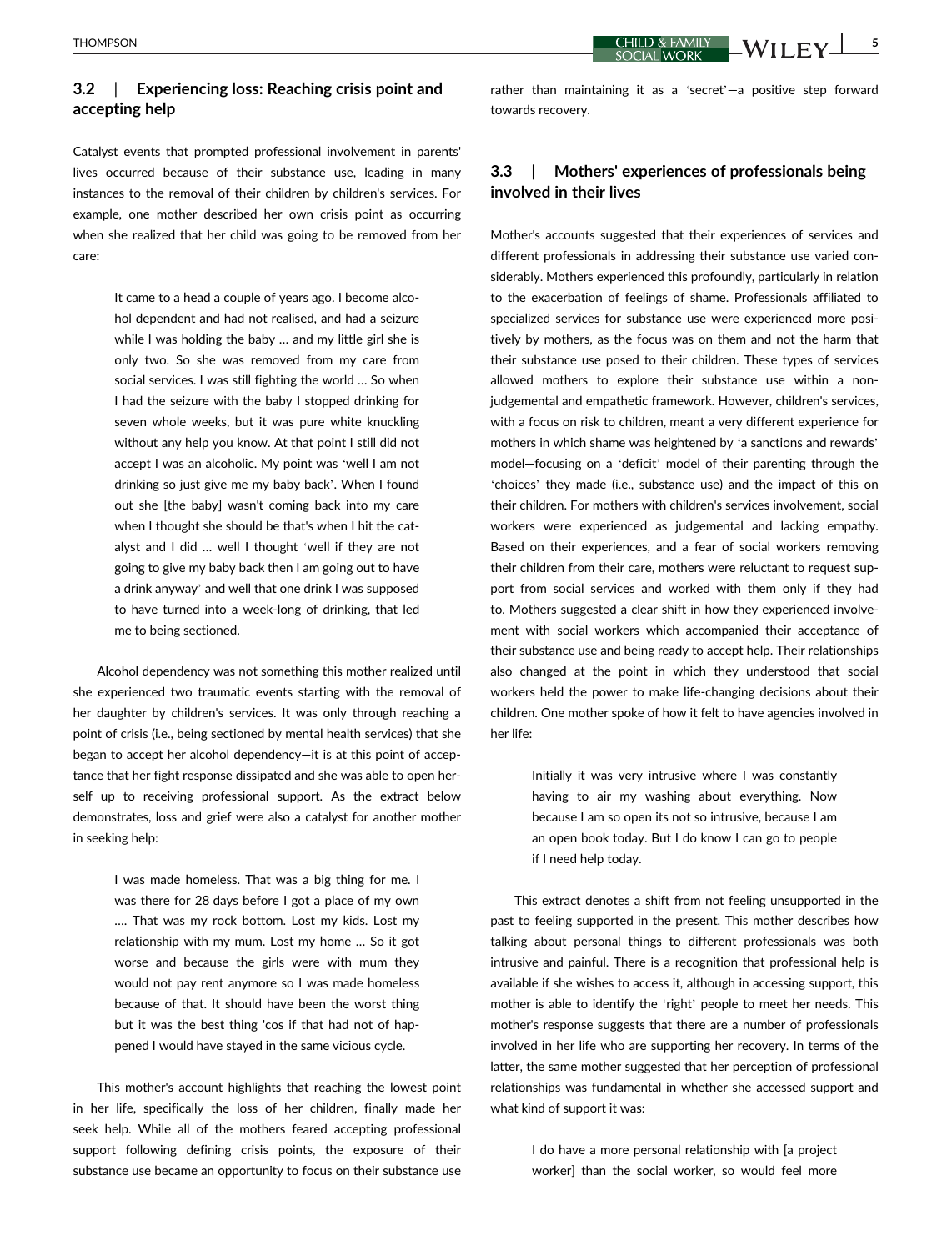<u>6 WII FY CHILD & FAMILY</u>

comfortable asking a question with [the project worker]. I would not feel [sighs] I do not know [pause] it would feel like I was just asking advice rather than being judged which they [social workers] can make you feel ( Mother).

Here the mother suggested that interpersonal professional relationships matter in what types of help are sought from professionals. How professionals make this mother feel (i.e., comfortable or judged) determine who she will seek help from. However, there is a sense that social services remain a potential threat based on the judgements that they have made of her perhaps based on her past experiences. Another mother explains how asking for help depends on what kind of place you are in:

> It is far easier to ask for help when you are in a good place and things are going well. I would not ask for help when I was in a bad place because I was struggling anyway, so the more I exposed myself, the more likely [the baby] was going to be taken [by social services], or I wasn't going to get her back. Today when I am asking questions it is about retaining a good relationship I've got with social services rather than expose myself do you know what I mean. I am now on the right side of the fence with them now. I do not have anything to expose now. I think when you are in addiction you are always hiding a lot of things even from yourself.

This mother made a clear statement that asking for help is experientially more difficult to do when things are not going well. The mother provides a sense that services are potentially threatening, as it is a way of the private being 'exposed' once more, which may lead to negative judgements being made of her that have repercussions. This mother suggests that asking for help is likely to create a situation that will prove potentially harmful.

## 3.4 | Engagement for a more positive experience with professionals

Collectively, the mothers' narratives provide useful messages for practice in terms of how professionals might empower mothers who use substances to access services. All of the mothers described how level of engagement makes a difference in how professional interventions are experienced, as one mother noted:

> It is a lot easier when you work with them than if you fight them (laughs). Well first you are on a losing battle straight away if you fight them [social services]. That was my thing because I thought that the world was against me because I was fighting myself. So it was like everyone above me on a ledge and I was under it. I

thought bad things about everyone because obviously I was in that bad place. If you are willing to work with people they are willing to work with you … and it's just mutual respect I've found. Today, people show me respect because I am giving respect as well, so that is half your battle. Engagement is key and that's how I manage professionals being in my life (Mother)

Drawing on the language of 'war' as a metaphorical battle ground, this mother conveys a feeling of powerlessness: she has no option other than to work with children's services as she knows she has even less power if she chooses not to. Here the mother places herself beneath everyone else with others looking down on her which clouds her perceptions of self and others. However, she draws on the value of respect and its importance in fostering a more equal working relationship between her and her social workers. Using the metaphor of a 'game' in describing the involvement of professionals and the support she receives, this mother noted:

> I do think I am helped and supported from a combination of everyone, but I think that's because I engage with everyone as well. You are central to it. If you do not engage with anyone then its game over, so you have to be open in order to get the help.

This mother believed that engagement is key for facilitating supportive relationships. Another mother equated her engagement as a way of negotiating power between her and social services:

> Social services being involved has not necessarily been a bad experience … everyone gets scared but if you engage with them then they will help you. The biggest fear is that they are going to take your kids away, but I had that done to me anyway. So the only way to keep [baby's name] was to engage with them. If I had not engaged with them then he [baby] would have gone too. I could not have dealt with that. You have to engage with them to be a mum.

This mother acknowledged the power that social workers held in deciding the fate of her youngest child that is still in her care. She highlighted a lay perception of what social workers do, namely, the removal of children, a view that was validated by her previous experience of having children removed. To prevent any chance of this happening again with her youngest child, she acknowledged that engagement with social workers is the only option she has. The mother powerfully equates engagement with social workers as a 'permit' to be a mother and does not see them in a negative light because she has already faced the loss of two children. As the mothers' narratives suggest, engagement with professionals is far easier when they have demonstrated change in regards to their substance use. Thus, a change in positioning (from a substance user to not) changes how professional interventions are experienced by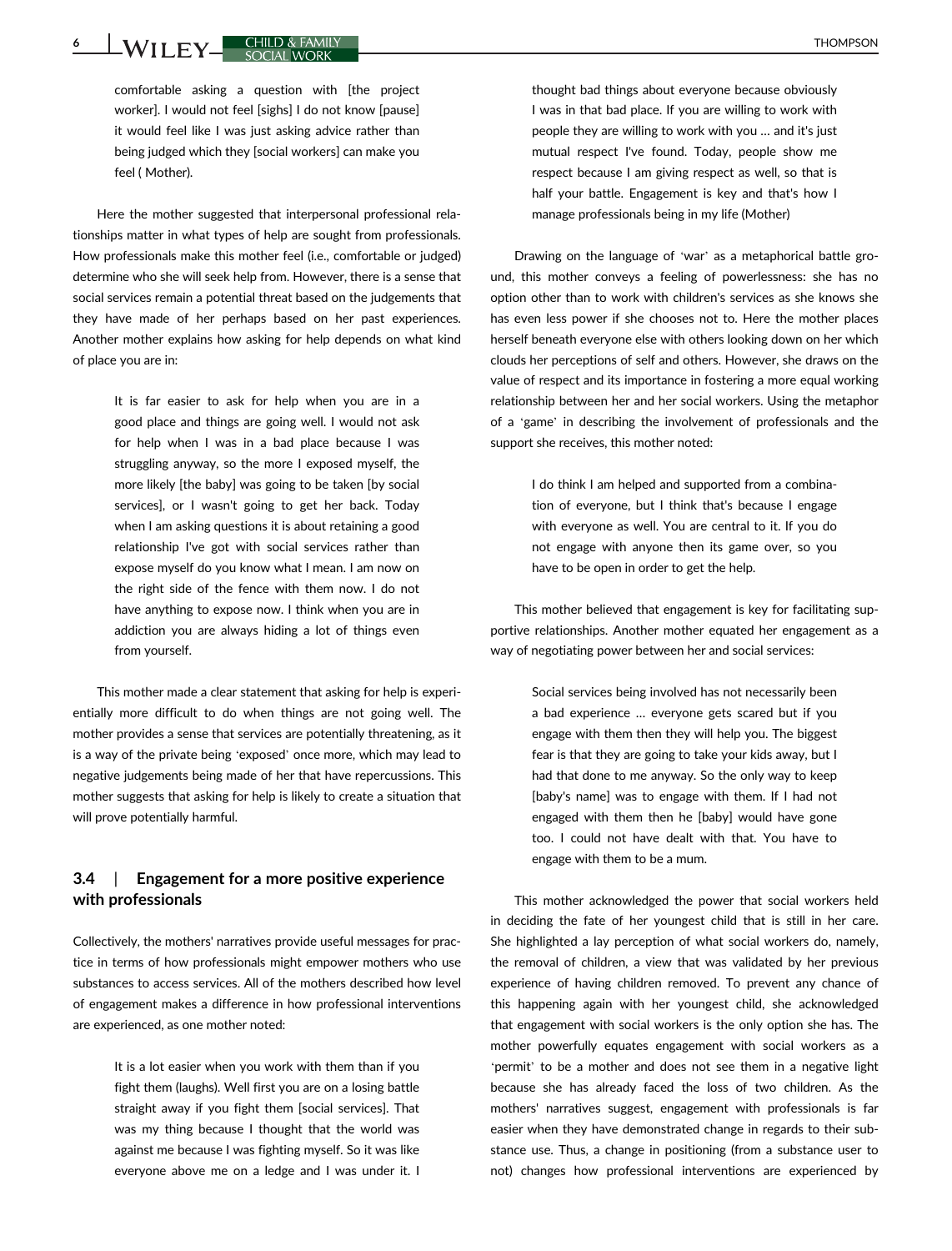mothers. There still remains an issue for those mothers who are not able to demonstrate change in the same way as the mothers' narratives above suggest.

## 3.5 | It is not just me: A sense of mutuality as healing through group work

Hearing other mothers narrate their stories of substance use in a group setting moved mothers from a position of perceiving that they are the only one to have failed in some way, towards a sense of mutuality and empathy for themselves and others.

> I suppose it is about talking about our life experiences. We can look back and see where we went wrong without being judged, and seeing other people and what they are going through, so that really helps.

This mother described accessing group support and the strength she received from being able to look back retrospectively at life events that have led her current position. The importance of mutuality is important in that is means not 'being judged'. The process of being able to openly share experiences is important for parents. Being part of a group enabled important human connections to be established that were facilitated through the vocalization of shared experiences, as one mother noted:

> It is just information about what you are going through, what everyone has been through and just sharing advice because we share similar things in what we have been through.

Sharing personal information about life experiences precipitates peer mentoring in the form of advice giving and support. Interview accounts are consistent with group interview data in which mothers see a shift in position; from a place of disconnection to reconnection through the sharing of common experiences. Connections through experience are powerful in that mothers feel safe and supported without fear of judgement. In summarizing the power of the group in supporting long-term recovery one mother stated:

> you make important connections with like-minded people which makes you want to stay well

This statement is an important final message for professionals in working with parental substance use. Relationships are central to how mothers experience and negotiate professionals being involved in their lives. Such a position enables relationships and connections to be established that promoted this mother's sense of well-being and facilitated her recovery. Thus, facilitating gender responsive interventions for mothers who use substances that foster values of mutuality, empathy, human connection and relationships are very powerful ingredients for promoting change in supporting mothers' journeys of recovery from alcohol and other substances and for children remaining in their care.

### 4 | DISCUSSION AND CONCLUSION

This paper reports on eight mothers biographical accounts of their substance use and their experiences of various professional interventions as a result. While parental substance 'misuse' and its impact on children is widely documented, far less is documented on mother's own sense making of their substance use which has been the focus of this paper. Giving voice and value to these mothers' narratives has been an important antidote to the all too familiar feelings of judgement, shame, isolation and disconnection they have felt because of traumas of child sexual abuse, domestic abuse, mental distress and substance use. By presenting these findings, this paper has sought to provide important messages for practice as to how professionals may work with mothers' trauma narratives while offering support to mothers and their children in helpful, healing and affirming ways. Foregrounding relationship-based practice offering trauma informed responses to parental substance use is what the mothers' narratives and their experiences of various professional interventions would suggest is very helpful in supporting journeys of recovery.

The mothers in this study tended to possess a self-critical inner dialogue that was conceptualized as shame. Mothers' sense of shame had a profound effect on how they perceived themselves and how and to what extent they interacted and experienced professional interventions during the initial and longer-term stages of their recovery. For example, social work interventions with a focus on the risk substance use posed to their children were characterized by pain, powerlessness, loss, grief and fear and served to exacerbate mothers' feelings of shame. Mother's accounts suggest these feelings are painful rather than helpful and thus calls for the need for professionals to explore and work towards minimizing mothers' sense of shame (Gibson, 2015).

Denial about the extent of parental substance use is likely to be shame-based and may be a means for mothers to minimize the emotional pain of shame (Walker, 2011). The stigma and the threat of severe consequences (e.g., the removal of children by children's services which all the mothers had experienced) often lead women and their families to minimize the impact of substance use which is not the same for men (Covington, 2002). This means that mothers become known to agencies because of reaching crisis point and not because of voluntarily seeking support. For these reasons, it is likely that there are more parents using substances than is currently known (Adamson & Templeton, 2012; Adfam, 2013) which is not helpful for mothers needing support or for safeguarding children affected by parental substance use. Thus, working with shame requires professional relationships to be built with mothers which fosters a sense of trust, safety and respect so that mothers can seek help before crisis, to negate the potential judgemental, dehumanizing and punitive measures of professional practices such as the removal of children by children's services.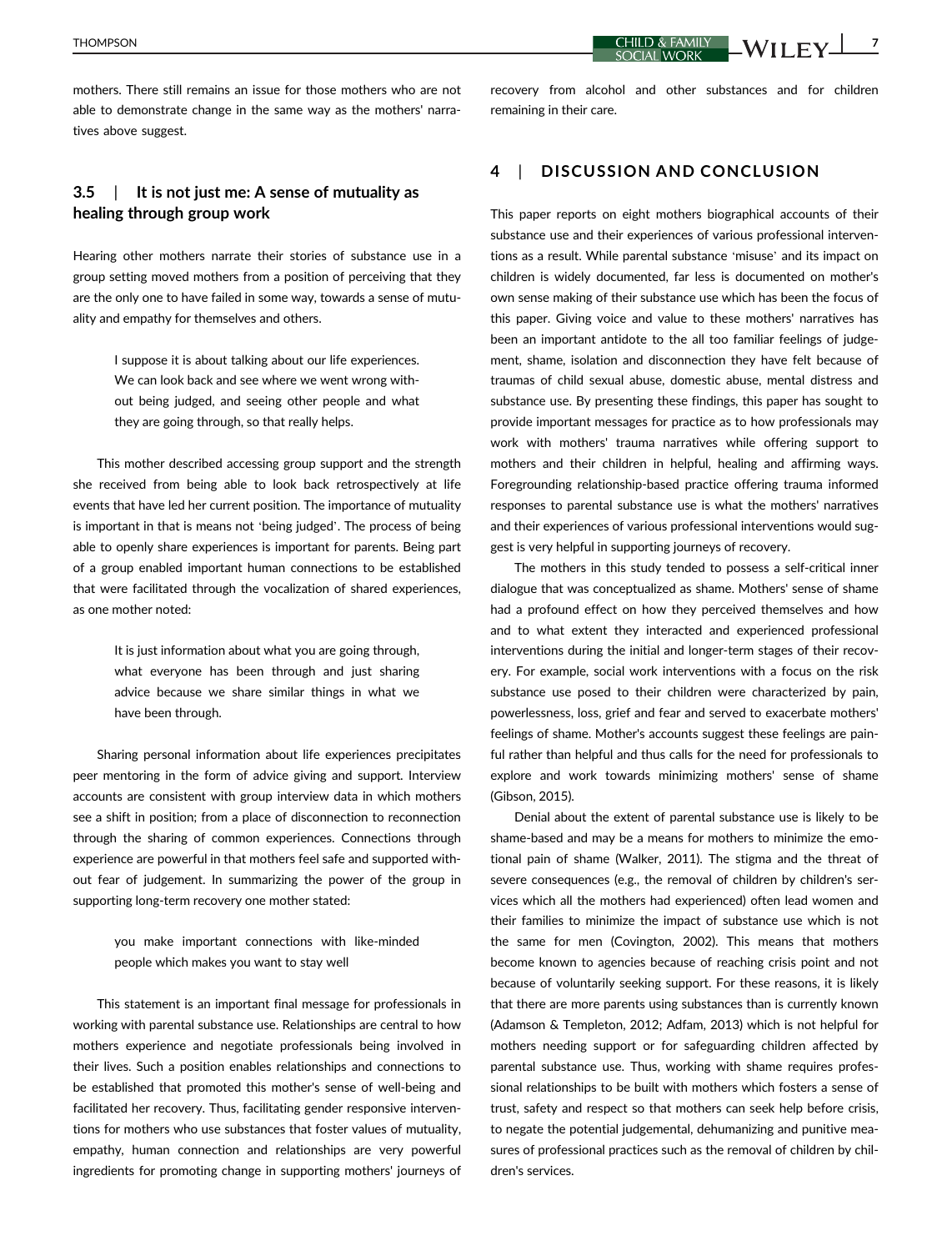8 WILEY CHILD & FAMILY

It is unsurprising from the mother's narratives that they had varied experiences of working with professionals from different agencies. Targeted projects addressing substance use were experienced by mothers most positively because the focus was on them and their needs, and not the 'perceived' risk they posed to their children. In these services, mothers considered professionals to be nonjudgemental and empathetic which was most helpful in their journeys of recovery. Feeling understood, a sense of care and not feeling judged encouraged and determined mothers' level of engagement with agencies, who to seek support from, and the quality of relationships they built. Thus, for interventions to be deemed positive and something worthy of voluntary engagement, workers need to be caring and available, understand parents' problems, and importantly acknowledge their strengths (Forrester, Holland, et al., 2012).

An important intervention acknowledged by mothers was peer support groups which were offered by the project under evaluation. These groups were important reaffirming contexts for mothers as they created the conditions for mothers to re-establish a sense of connection with others – this had been lost for many years because of their substance use and living lives shrouded by secrecy, fear, and isolation. The power of these groups in supporting mothers' recovery relied on acceptance, empathy, and non-judgemental attitudes from both professional facilitators and other group members. Seemingly, the crucial role professionals played within these peer groups were 'connectors of relationships' in which mothers sought further opportunities for connection as a result.

Providing mothers with the opportunity to share lived experiences with others who share similar experiences is an extremely powerful source of intervention—mutuality of experience and not feeling like the only one has powerful therapeutic benefits for mother's emotional well-being and their recovery. It is evident that while it is deemed that professional interventions are necessary, it is the power of lived experience that can be significant to mothers' recovery goals. To et al. (2021) also notes the strengths of group interventions and which the mother's narratives in this study support. To et al. (2021) suggest that group interventions provide mutual support which is empowering, promotes a sense of agency. They further suggest the sharing of stories aids individuals sense making of historical events and experiences which can encourage personal growth and healing through the generation of new narratives. It is possible that such groups facilitate healthy relationships that create increased empowerment, self-knowledge, self-worth, and a desire for more connection (Covington, 2002) which is a powerful antidote to shame and disconnection the mothers in this study report.

Situated in the lived experience of mothers who have used substances and having a variety of professionals involved in theirs and their children's lives, messages for practice suggest a multi-agency response is essential for supporting mothers in their journeys of recovery. Mothers have shown how they negotiate professionals in various agencies in different ways and will utilize support from different professional's dependent on their experiences with them, how they make them feel and the relationship they have with them—it is these ingredients which offer the most futile grounds for recovery

from substance use to take place. It is clear that there are shared commonalities of practice advocated by the mothers in this study that they suggest have supported their journeys of recovery—empathy, non-judgemental attitudes, acceptance, mutuality, minimisation of shame, and connecting with others have been important for change to happen for them.

In the best interests of the child, the removal of children by children's services might be a necessary intervention for safeguarding children, but one which is most painful for parents, as these mothers accounts have highlighted. However, what they also highlight is that is the experience of the interventions and relationships they have with professionals which are quintessential. As proposed by the method of Motivational Interviewing (M.I) it is the way professionals have a conversation about change and how they elicit a person's own motivation to change is what matters (Forrester, Holland, et al., 2012; Forrester, Westlake, & Glynn, 2012). Acknowledging a parents ambivalence to their substance use, professionals relinquishing the idea that they can make change happen if they are able to provide enough 'good' reasons to convince a parent to change their behaviours around substance use, and skills in how professionals guide conversations towards behaviour change is important if change is to happen (Miller & Rollnick, 2013; Forrester et al., 2014). Mothers key messages reported in this paper would suggest MI to be a way of working for positively promoting parents' recovery from substance use.

#### ACKNOWLEDGEMENTS

The author would like to offer sincere gratitude to parents for their time and consent for their histories to be presented in this paper, as well as the workers of the project for their time and dedication to the evaluation, and most importantly, to the parents, children and families which they support.

The evaluation of the substance use project was funded by the social enterprise that the project is affiliated to.

#### CONFLICT OF INTEREST

The author declares that there is no conflict of interest.

#### DATA AVAILABILITY STATEMENT

Research data are not shared.

#### ORCID

Kellie Thompson D<https://orcid.org/0000-0002-9643-2689>

#### REFERENCES

- Adamson, J., & Templeton, L. (2012). Silent voices: Supporting children and young people affected by parental alcohol misuse. Office of the Children's Commissioner.
- Adfam. (2013) Out of focus: How families are affected by problem drinking and how they look for help. [https://adfam.org.uk/files/docs/](https://adfam.org.uk/files/docs/adfam_alcoholreport_2013.pdf) [adfam\\_alcoholreport\\_2013.pdf](https://adfam.org.uk/files/docs/adfam_alcoholreport_2013.pdf)
- Allan, G. (2014). Working with substance users: A guide to effective interventions. Palgrave Macmillan. [https://doi.org/10.1007/978-1-137-](https://doi.org/10.1007/978-1-137-27805-0) [27805-0](https://doi.org/10.1007/978-1-137-27805-0)